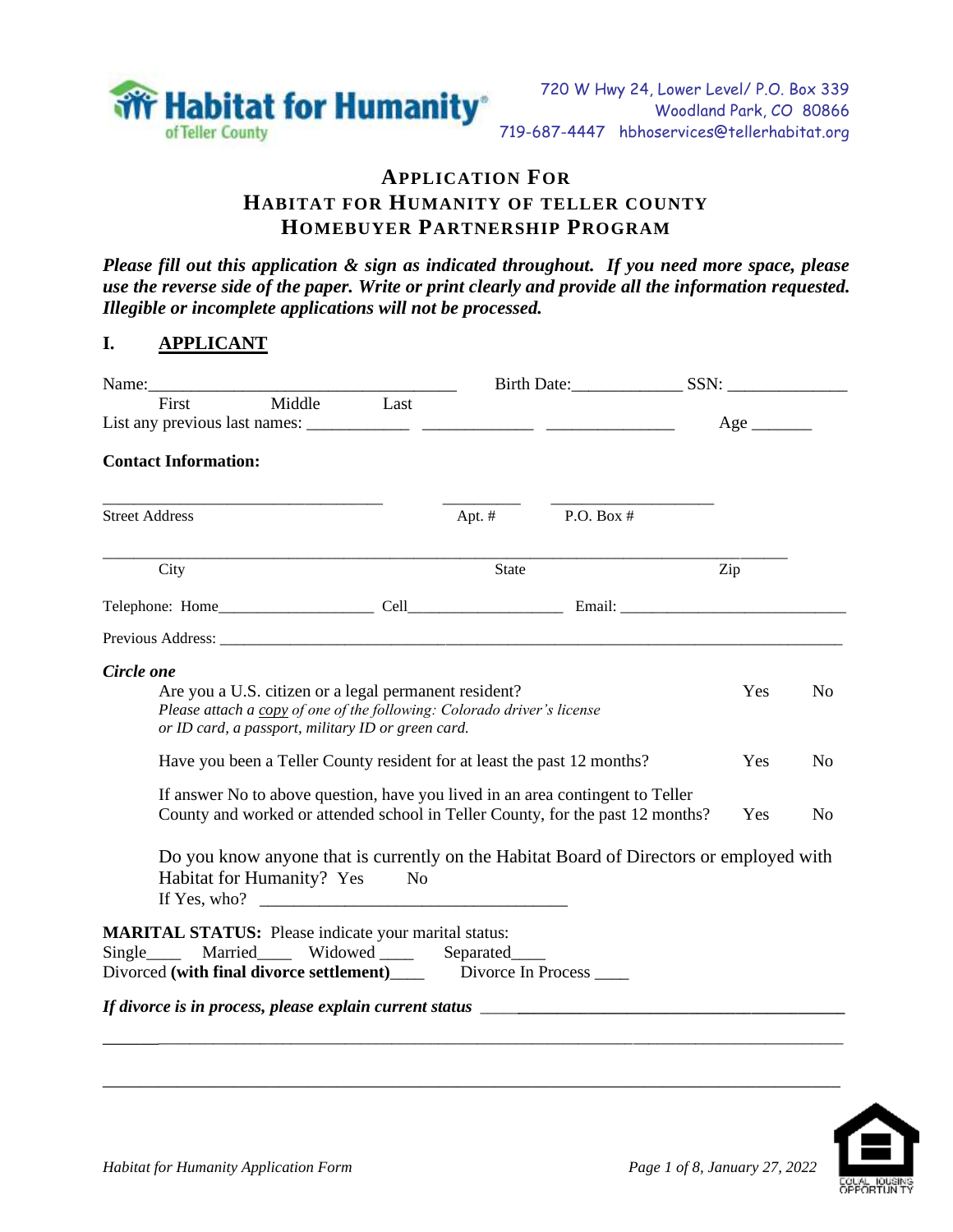

### II. **CO-APPLICANT**

| Middle Last<br>First<br><b>Contact Information:</b><br><b>Street Address</b><br>Apt. $#$<br>State<br>City<br>Are you a U.S. citizen or a legal permanent resident?      | P.O. Box $#$ | Zip |                |
|-------------------------------------------------------------------------------------------------------------------------------------------------------------------------|--------------|-----|----------------|
|                                                                                                                                                                         |              |     |                |
|                                                                                                                                                                         |              |     |                |
|                                                                                                                                                                         |              |     |                |
|                                                                                                                                                                         |              |     |                |
|                                                                                                                                                                         |              |     |                |
| Circle one                                                                                                                                                              |              |     |                |
|                                                                                                                                                                         |              |     |                |
|                                                                                                                                                                         |              |     |                |
| Please attach a copy of one of the following: Colorado driver's license or ID card, a passport or green card.                                                           |              | Yes | N <sub>0</sub> |
| Have you been a Teller County resident for at least the past 12 months?                                                                                                 |              | Yes | N <sub>0</sub> |
| If No, have you lived in an area contingent to Teller County and worked<br>Or attended school in Teller County, for at least the past 12 months?                        |              | Yes | N <sub>o</sub> |
| Do you know anyone on the Board for Habitat or are you related to anyone that is employed with<br>Habitat for Humanity? Yes<br>$\rm No$<br>If Yes, who? $\qquad \qquad$ |              |     |                |
| <b>MARITAL STATUS:</b> Please check one to indicate your marital status:<br>Single_____ Married_____ Widowed _____ Separated____                                        |              |     |                |
|                                                                                                                                                                         |              |     |                |
|                                                                                                                                                                         |              |     |                |

### **III. OTHERS IN HOUSEHOLD:**

| Please indicate others living in the household (for example: children, relatives, friends) |
|--------------------------------------------------------------------------------------------|
|--------------------------------------------------------------------------------------------|

| Name | Birth Date Age | Relationship |
|------|----------------|--------------|
|      |                |              |
|      |                |              |
|      |                |              |
|      |                |              |

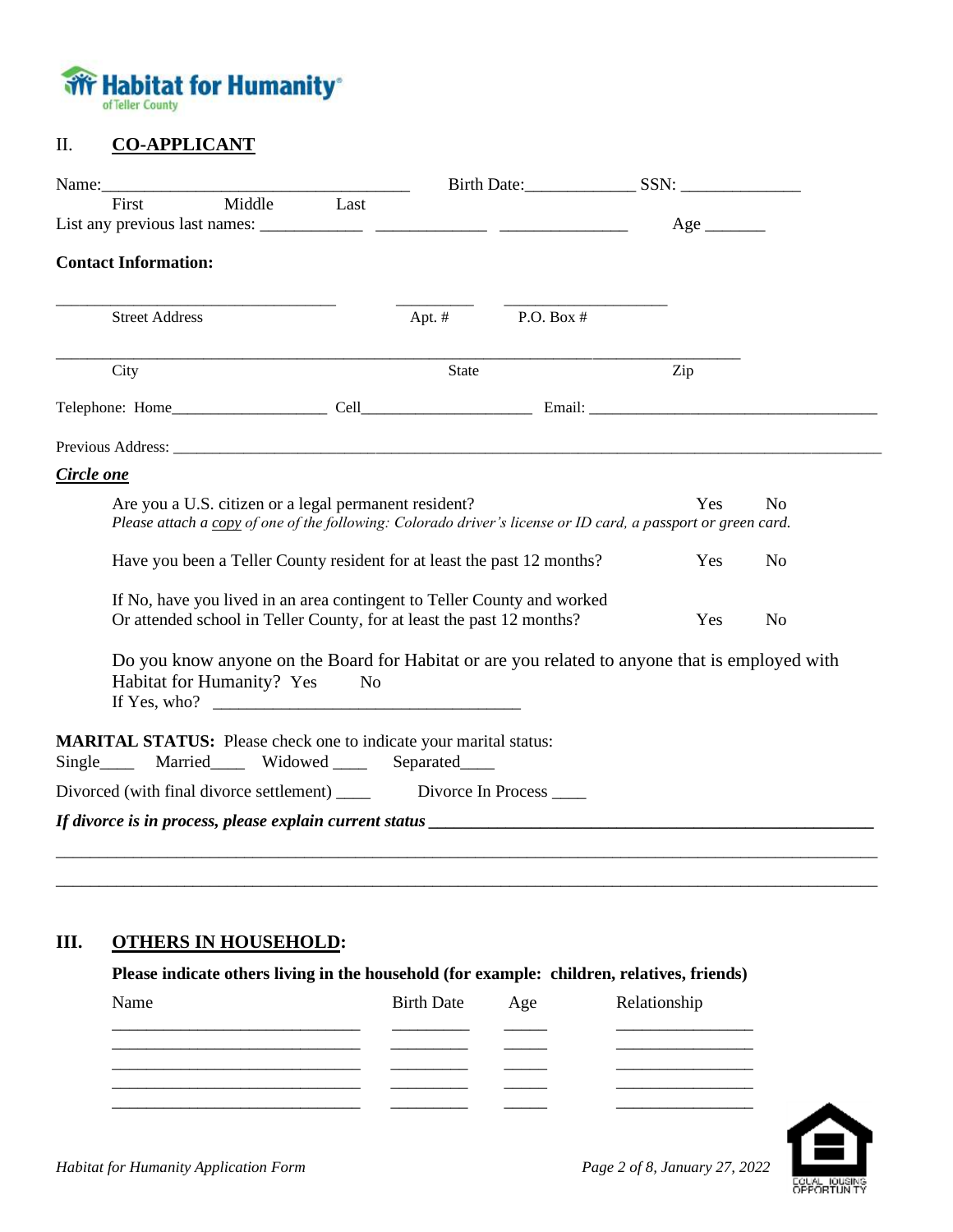

## I**V. FINANCIAL INFORMATION**

#### **INCOME**

**List all household gross monthly income from** *Employment* **and** *Non-Employment* **sources.**

|                                                                                                       | Applicant's    |                         |                             |
|-------------------------------------------------------------------------------------------------------|----------------|-------------------------|-----------------------------|
|                                                                                                       | <b>Gross</b>   | $Co\text{-}Applicant's$ | <b>Other Household</b>      |
|                                                                                                       | <b>Monthly</b> | <b>Gross Monthly</b>    | Members'                    |
|                                                                                                       | <i>Income</i>  | <i>Income</i>           | <b>Gross Monthly Income</b> |
| <b>Employer</b>                                                                                       |                |                         |                             |
| $1st$ Job                                                                                             |                |                         |                             |
| $2nd$ Job                                                                                             |                |                         |                             |
| $3rd$ Job                                                                                             |                |                         |                             |
| Indicate sources and amounts of non-Employment Income (AFDC, child support,                           |                |                         |                             |
| alimony, disability, social security, trust income, etc. Do not include unemployment or food stamps.) |                |                         |                             |
|                                                                                                       |                |                         |                             |
| 2.                                                                                                    |                |                         |                             |
| 3.                                                                                                    |                |                         |                             |
| 4.                                                                                                    |                |                         |                             |

#### **ASSETS**

**List all assets over \$300 that you and your co-applicant own (not personal belongings such as clothing, furniture, etc.) and the value of each asset.**

|                                                                                                               | <b>Current Value</b> |      |  |                   |  |  |
|---------------------------------------------------------------------------------------------------------------|----------------------|------|--|-------------------|--|--|
| Cash                                                                                                          |                      |      |  |                   |  |  |
| Checking/Savings Accounts                                                                                     |                      |      |  |                   |  |  |
| <b>Certificates of Deposit</b>                                                                                |                      |      |  |                   |  |  |
| <b>Trust Funds</b>                                                                                            |                      |      |  |                   |  |  |
| Pension Funds/401(k)s, Retirement Savings                                                                     |                      |      |  |                   |  |  |
| <b>Stock/Bond Certificates</b>                                                                                |                      |      |  |                   |  |  |
| Real Estate/Land                                                                                              |                      |      |  |                   |  |  |
| Other (Specify)                                                                                               |                      |      |  |                   |  |  |
| List Cars, Trucks, Motorcycles, Snowmobiles, RVs, ATVs, Boats, Camping Trailers, Mobile Homes, Trailers, etc. |                      |      |  |                   |  |  |
| Description                                                                                                   | Make/Model           | Year |  | Approximate Value |  |  |
|                                                                                                               |                      |      |  |                   |  |  |
|                                                                                                               |                      |      |  |                   |  |  |
|                                                                                                               |                      |      |  |                   |  |  |
|                                                                                                               |                      |      |  |                   |  |  |

How do you plan to provide the funds for costs at closing (approximately \$5,000)? (i.e. application fee, homeowner's insurance policy, association dues, lender fees & title fees)

\_\_\_\_\_\_\_\_\_\_\_\_\_\_\_\_\_\_\_\_\_\_\_\_\_\_\_\_\_\_\_\_\_\_\_\_\_\_\_\_\_\_\_\_\_\_\_\_\_\_\_\_\_\_\_\_\_\_\_\_\_\_\_\_\_\_\_\_\_\_\_\_\_\_\_\_\_\_\_\_\_\_\_\_\_

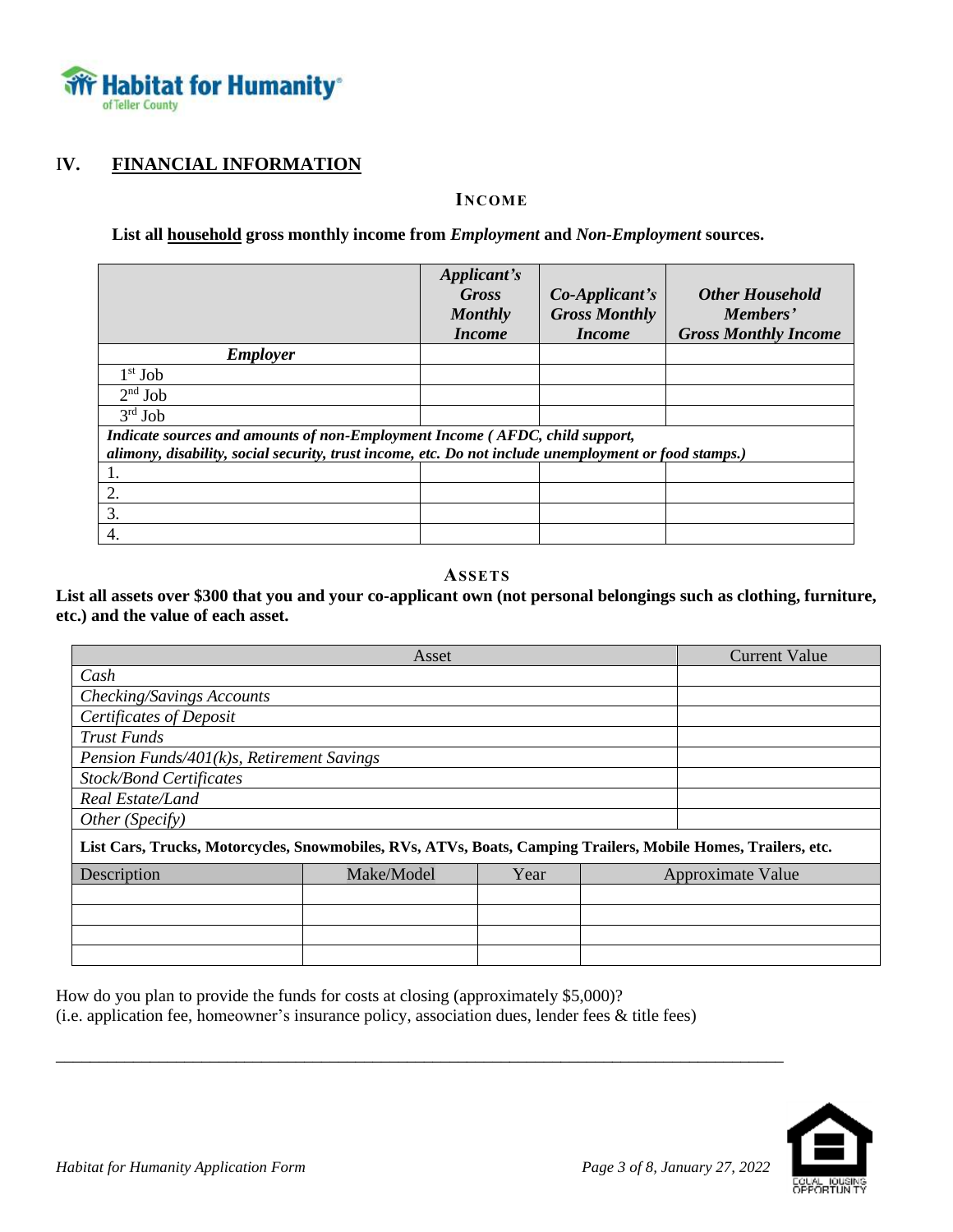

#### **HOUSEHOLD DEBTS AND MONTHLY EXPENSES**

|                                              | Monthly   |                  | Current | <b>Months</b> |
|----------------------------------------------|-----------|------------------|---------|---------------|
|                                              | Payment / |                  | Balance | Past Due      |
| Debts/Expenses                               | Expense   | Name of Creditor | Owed    | (if any)      |
| Rent                                         |           |                  |         |               |
| <b>Total of Vehicle Payments</b>             |           |                  |         |               |
| Child Support                                |           |                  |         |               |
| Spousal Maintenance/Alimony                  |           |                  |         |               |
| <b>Bank Credit Card #1</b>                   |           |                  |         |               |
| <b>Bank Credit Card #2</b>                   |           |                  |         |               |
| <b>Bank Credit Card #3</b>                   |           |                  |         |               |
| Department Store Credit Cards #1             |           |                  |         |               |
| Dept Store Cr Cd #2                          |           |                  |         |               |
| Dept Store Cr Cd #3                          |           |                  |         |               |
| <b>Bank</b> Loan                             |           |                  |         |               |
| Personal Loans (from a friend/family member) |           |                  |         |               |
| <b>Student Loans</b>                         |           |                  |         |               |
| Judgments or Liens                           |           |                  |         |               |
| Back Income Taxes Owed (Fed & State)         |           |                  |         |               |
| Other Debt                                   |           |                  |         |               |
| Other Debt                                   |           |                  |         |               |
| Other Debt                                   |           |                  |         |               |

#### **Circle One:**

Do you have any other creditor debt or expenses not listed above (not utilities or basic overhead)? Yes No (*If the answer is yes, please list them on the back of this form.)*

Do you have any special or unusual financial or personal circumstances? Yes No (*If the answer is yes, please explain on the back of this form.)*

| Has either the applicant or co-applicant:                                                                  | Yes or |
|------------------------------------------------------------------------------------------------------------|--------|
|                                                                                                            | No?    |
| Ever owned a home? Provide date of when you ceased to own it. Month _____<br>Year $\overline{\phantom{a}}$ |        |
| Had a lien on your property because of a debt you owed?                                                    |        |
| Had any personal property or real property repossessed or foreclosed in the last three years?              |        |
| Filed for bankruptcy in the last three years?                                                              |        |
| Had wages or bank accounts garnished in the last 3 years?                                                  |        |
| Had a lien on a tax refund? Year:                                                                          |        |
| Been a party to a lawsuit?<br>Year: $\_\_$                                                                 |        |
| Ever failed to file a tax return? Year:                                                                    |        |
| Been convicted of a felony in the past 7 years? (not used to consider your selection) Year:                |        |
| Any member of your household been required to register as a sex offender? If yes, attach judgement that    |        |
| restricts where you or the household member may live.                                                      |        |

# **Answering "yes" to any of the above questions does not automatically disqualify you.**

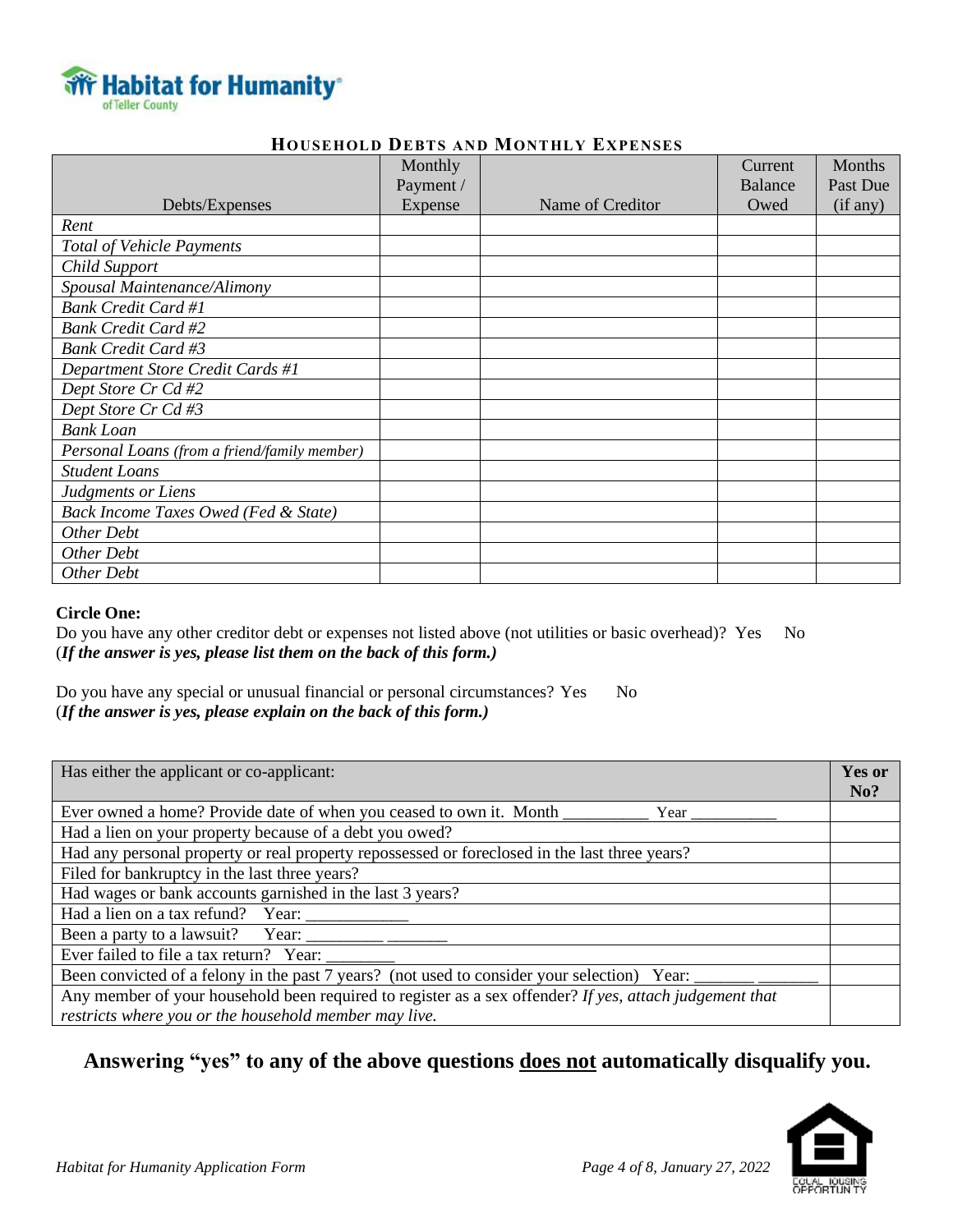

## **V. APPLICANT'S EMPLOYMENT HISTORY**

Please list your employers' names, addresses and phone numbers. By listing these names, you authorize HFHTC, Mortgage Lenders, and Loan Originators to contact these individuals for employment verification. List your most recent employment first.

| <b>Beginning Date</b>                   | <b>Ending Date</b> | Employer |                          |              | Job Title                     |     |                |
|-----------------------------------------|--------------------|----------|--------------------------|--------------|-------------------------------|-----|----------------|
| Employer's Street Address               |                    |          | City                     | <b>State</b> | Zip                           |     |                |
| Supervisor's Name                       |                    |          | Supervisor's Telephone # |              | May we contact this employer? | Yes | N <sub>0</sub> |
| $\overline{2}$<br><b>Beginning Date</b> | <b>Ending Date</b> | Employer |                          |              | Job Title                     |     |                |
| Employer's Street Address               |                    |          | City                     | <b>State</b> | Zip                           |     |                |
| Supervisor's Name                       |                    |          | Supervisor's Telephone # |              | May we contact this employer? | Yes | No             |
| 3.<br><b>Beginning Date</b>             | <b>Ending Date</b> | Employer |                          |              | Job Title                     |     |                |
| Employer's Street Address               |                    |          | City                     | State        | Zip                           |     |                |
| Supervisor's Name                       |                    |          | Supervisor's Telephone # |              | May we contact this employer? | Yes | N <sub>0</sub> |
| <b>Applicant's Signature</b>            |                    |          |                          | <b>Date</b>  |                               |     |                |

## **VII. CO-APPLICANT'S EMPLOYMENT HISTORY**

Please list your employers' names, addresses and phone numbers. By listing these names, you authorize HFHTC, Mortgage Lenders, and Loan Originators to contact these individuals for employment verification. List your most recent employment first

| <b>Beginning Date</b>            | <b>Ending Date</b> | Employer |                          |              | Job Title                     |     |    |
|----------------------------------|--------------------|----------|--------------------------|--------------|-------------------------------|-----|----|
| <b>Employer's Street Address</b> |                    |          | City                     | <b>State</b> | Zip                           |     |    |
| Supervisor's Name                |                    |          | Supervisor's Telephone # |              | May we contact this employer? | Yes | No |
| 2.<br><b>Beginning Date</b>      | <b>Ending Date</b> | Employer |                          |              | Job Title                     |     |    |
| <b>Employer's Street Address</b> |                    |          | City                     | <b>State</b> | Zip                           |     |    |
| Supervisor's Name                |                    |          | Supervisor's Telephone # |              | May we contact this employer? | Yes | No |
| Co-Applicant's Signature         |                    |          |                          |              | Date                          |     |    |

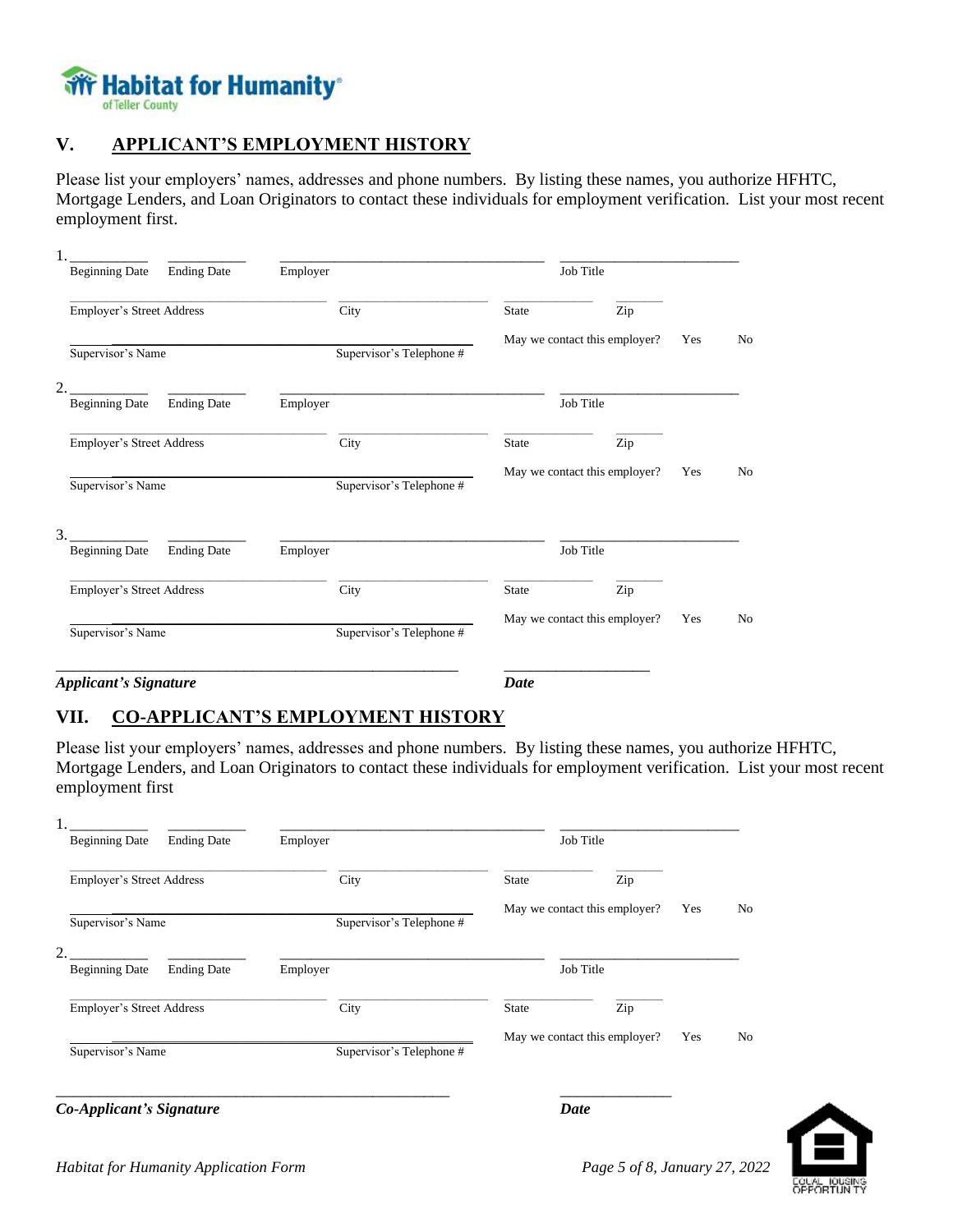

# **VIII. Rental History**

Please list your rental addresses and contact info for landlords.

**Applicant** (Current rental first)

| <b>Beginning Date</b><br><b>Ending Date</b>                   | <b>Rental Address</b> |              |     | <b>Landlord Name</b> |  |
|---------------------------------------------------------------|-----------------------|--------------|-----|----------------------|--|
| Landlord's Mailing Address                                    | City                  | <b>State</b> | Zip | Phone #              |  |
| $\mathfrak{D}$<br><b>Beginning Date</b><br><b>Ending Date</b> | <b>Rental Address</b> |              |     | <b>Landlord Name</b> |  |
| Landlord's Mailing Address                                    | City                  | <b>State</b> | Zip | Phone #              |  |
| 3.<br><b>Beginning Date</b><br><b>Ending Date</b>             | <b>Rental Address</b> |              |     | <b>Landlord Name</b> |  |
| Landlord's Mailing Address                                    | City                  | <b>State</b> | Zip | Phone #              |  |

By providing their info, I'm authorizing Habitat to contact these landlords as a personal reference and for verification.

| <b>Applicant Signature</b>                                    |                       | Date         |     |                      |
|---------------------------------------------------------------|-----------------------|--------------|-----|----------------------|
| Co-Applicant (Current rental first)                           |                       |              |     |                      |
| <b>Beginning Date</b><br><b>Ending Date</b>                   | <b>Rental Address</b> |              |     | <b>Landlord Name</b> |
| Landlord's Mailing Address                                    | City                  | <b>State</b> | Zip | Phone #              |
| $\mathfrak{D}$<br><b>Ending Date</b><br><b>Beginning Date</b> | <b>Rental Address</b> |              |     | <b>Landlord Name</b> |
| Landlord's Mailing Address                                    | City                  | <b>State</b> | Zip | Phone #              |
| 3.<br><b>Ending Date</b><br><b>Beginning Date</b>             | <b>Rental Address</b> |              |     | <b>Landlord Name</b> |
| Landlord's Mailing Address                                    | City                  | State        | Zip | Phone #              |

By providing their info, I'm authorizing Habitat to contact these landlords as a personal reference and for verification.

*Co-Applicant Signature* Date



**\_\_\_\_\_\_\_\_\_\_\_\_\_\_\_\_\_\_\_\_\_\_\_\_\_\_\_\_\_\_\_\_\_\_\_\_\_\_\_\_ \_\_\_\_\_\_\_\_\_\_\_\_\_**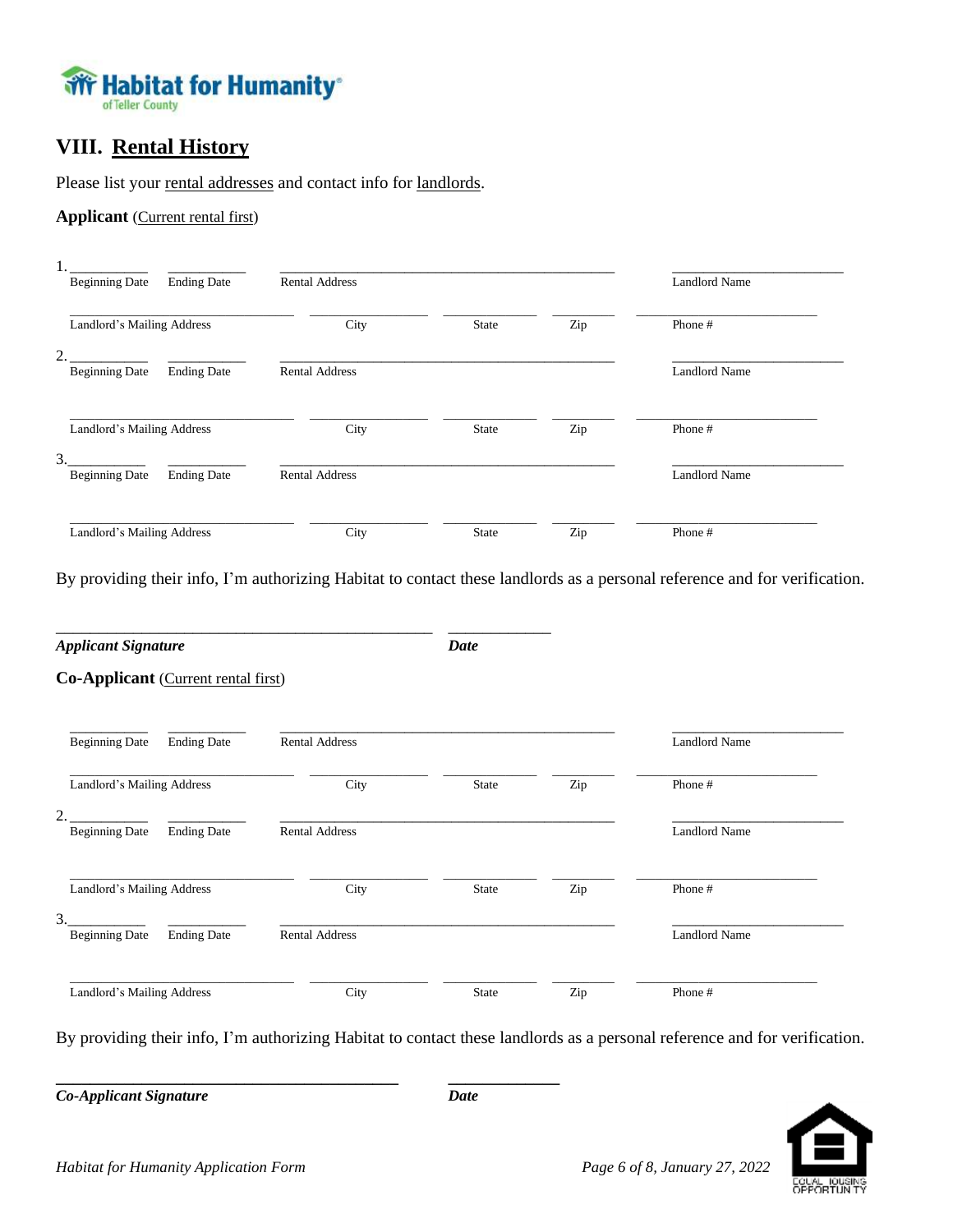

## **IX. PARTNERSHIP**

Habitat sells homes at an applicant's affordability. To be considered for the Homebuyer Partnership Program, you must be able to afford the home that meets your family's needs. Although we provide homes below the market value, we cannot provide you a purchase price below the buildout cost of the home. Once approved by our committee and selected for our program, you must be willing to attend a minimum of 10-12 Home Buyer Education classes. At a determined time, a contract to purchase a home will be entered in to. A lender partner will carry the note on the home purchase and you will be required to be approved by such lender. The Habitat home will have some deed restrictions to keep the home attainable for our residents at or below 80% AMI. Our partnership is provided for the purpose of giving stability and longevity in our community. For this reason, we also have a restriction in place (shared appreciation) to prevent buyers from flipping the homes for a quick way to pocket large sums of proceeds. After a contract has been written for a specific address, you, the below signed applicant and co-applicant will be expected to complete equal hours of "sweat equity" to continue to qualify to transfer title and purchase the home. Your 300 – 400 hours of help in building your home will include helping with foundations, painting, siding, flooring, landscaping and general construction cleanup.

### **Please sign below if you are willing to complete these partnership requirements.**

\_\_\_\_\_\_\_\_\_\_\_\_\_\_\_\_\_\_\_\_\_\_\_\_\_\_\_\_ \_\_\_\_\_\_\_\_\_ \_\_\_\_\_\_\_\_\_\_\_\_\_\_\_\_\_\_\_\_\_\_\_\_\_\_\_ \_\_\_\_\_\_\_\_\_\_ *Applicant Signature Date Co-Applicant signature Date*

## **X. Authorizations**

### **General Authorization and Release:**

My signing below, I understand by submitting this application, I am authorizing Habitat for Humanity to evaluate my qualification as a Homebuyer Partner as represented in the program overview presented to me. I also understand that the evaluation will include a review of all information provided on this form and in the supporting documents to prove this application information. I understand this information will be shared with the Habitat Homebuyer Support Committee, partner lenders and their participating providers of loan origination and underwriters. I have answered all the questions on this application truthfully. I understand that if I have not answered the questions truthfully, my application could be denied. I understand the original or a copy of this application will be confidentially retained by Habitat for Humanity of Teller County for 5 years minimum, even if the application is not approved. I understand re-applying is always available should I currently not qualify for the most recent building program.

\_\_\_\_\_\_\_\_\_\_\_\_\_\_\_\_\_\_\_\_\_\_\_\_\_\_\_\_\_\_\_\_\_\_\_\_\_\_\_\_\_\_ \_\_\_\_\_\_\_\_\_\_\_\_\_\_\_\_\_\_\_\_\_\_\_\_\_\_\_\_\_\_\_\_\_\_\_\_\_\_\_\_

*Applicant Signature Date Co-Applicant Signature Date*

### **Authorization to Obtain Credit Report**

I hereby give Habitat for Humanity of Teller County permission to order a comprehensive credit report and verify any and all credit information that may have a bearing on obtaining a mortgage loan to become a Habitat for Humanity of Teller County homeowner. In addition to ordering a credit report, I understand that past and present employers, landlords, creditors and other agencies or individuals with whom I have/had a financial obligation, and may or may not be reflected on the report, may be contacted. I understand that this information will be held in strict confidence and will be used by Habitat for Humanity of Teller County for selection into the program. I understand this report will also be presented to the lending partners and their providers, for the purpose of pre-qualifying for a mortgage loan.

\_\_\_\_\_\_\_\_\_\_\_\_\_\_\_\_\_\_\_\_\_\_\_\_\_\_\_\_\_\_\_\_\_\_ *Applicant's Signature Date Co-Applicant's Signature Date*

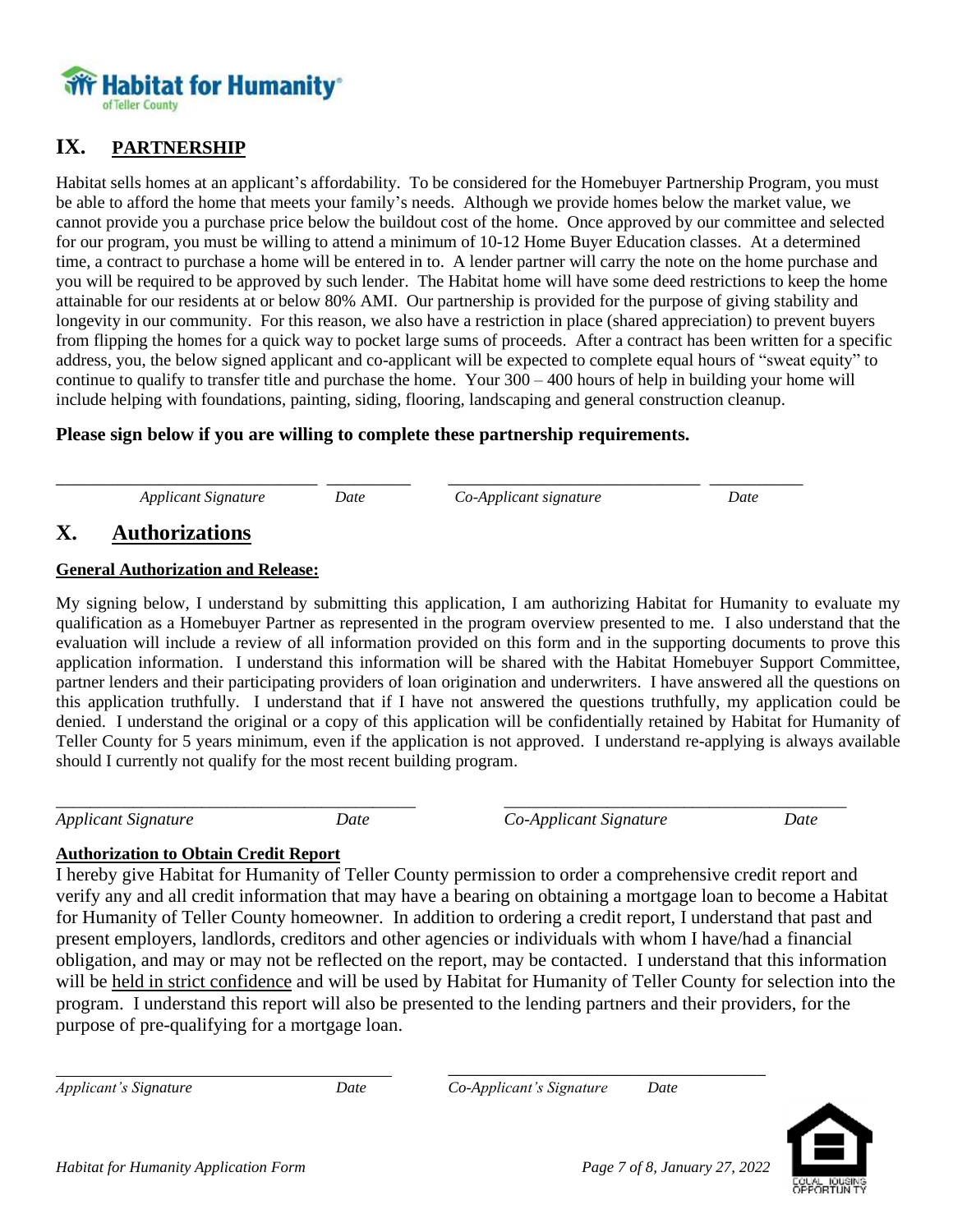

#### **Authorization for Criminal Background Check**

I hereby give Habitat for Humanity of Teller County permission to order a criminal background check to obtain information that may have a bearing on my selection to become a Habitat for Humanity of Teller County homeowner. I understand, a felony on my record will not automatically disqualify me.

If any member of my household has been required to register as a sex offender, the judgement may restrict where the individual household member may live and therefore eliminate my application from consideration for the current build.

I understand that this information will be maintained in my application file, and that all information will be held in strict confidence. I hereby release and hold Habitat for Humanity of Teller County harmless for any repercussions that may result from obtaining this information.

*Applicant's Signature Date Co-Applicant's Signature Date*

### **EQUAL CREDIT OPPORTUNITY ACT NOTICE**

The Federal Equal Credit Opportunity Act prohibits creditors from discriminating against credit applicants on the basis of race, color, religion, familial status, national origin, disability, sex, marital status, age (provided the applicant has the capacity to enter into a binding contract); because all or part of the applicant's income derives from any public assistance program; or because the applicant has in good faith exercised any right under the Consumer Credit Protection Act. The Federal Agency that monitors compliance with this law concerning this company is the **Federal Trade Commission, with offices at: 10877 Wilshire Blvd., Suite 700, Los Angeles CA 90024 or Federal Trade Commission, Equal Credit Opportunity, Washington, DC 20580.**

You need not disclose income from alimony, child support or separate maintenance payment if you choose not to do so. However, because some loan providers operate under a Special Purpose Credit Program, they may request and require disclosure, in order to determine an applicant's eligibility for their lending program. To determine the affordable mortgage amount, information regarding the applicant's marital status; alimony, child support, and separate maintenance income; and the co-applicant's financial resources are required.

Accordingly, if you receive income from these sources and do not provide this information with your application, your application will be considered incomplete by our lending partners, and we may be unable to invite you to participate in the Habitat Homebuyer Partnership Program.

| Applicant Signature:                                                                                                                                                                                                                                                                                                                                                                                                     | Co-Applicant Signature: |  |
|--------------------------------------------------------------------------------------------------------------------------------------------------------------------------------------------------------------------------------------------------------------------------------------------------------------------------------------------------------------------------------------------------------------------------|-------------------------|--|
| Date: $\frac{1}{\sqrt{1-\frac{1}{2}}}\frac{1}{\sqrt{1-\frac{1}{2}}}\frac{1}{\sqrt{1-\frac{1}{2}}}\frac{1}{\sqrt{1-\frac{1}{2}}}\frac{1}{\sqrt{1-\frac{1}{2}}}\frac{1}{\sqrt{1-\frac{1}{2}}}\frac{1}{\sqrt{1-\frac{1}{2}}}\frac{1}{\sqrt{1-\frac{1}{2}}}\frac{1}{\sqrt{1-\frac{1}{2}}}\frac{1}{\sqrt{1-\frac{1}{2}}}\frac{1}{\sqrt{1-\frac{1}{2}}}\frac{1}{\sqrt{1-\frac{1}{2}}}\frac{1}{\sqrt{1-\frac{1}{2}}}\frac{1}{\$ |                         |  |
| <b>Office Use Only:</b>                                                                                                                                                                                                                                                                                                                                                                                                  |                         |  |
|                                                                                                                                                                                                                                                                                                                                                                                                                          |                         |  |
|                                                                                                                                                                                                                                                                                                                                                                                                                          |                         |  |
| Date Forwarded to Selection Committee:                                                                                                                                                                                                                                                                                                                                                                                   |                         |  |
|                                                                                                                                                                                                                                                                                                                                                                                                                          |                         |  |